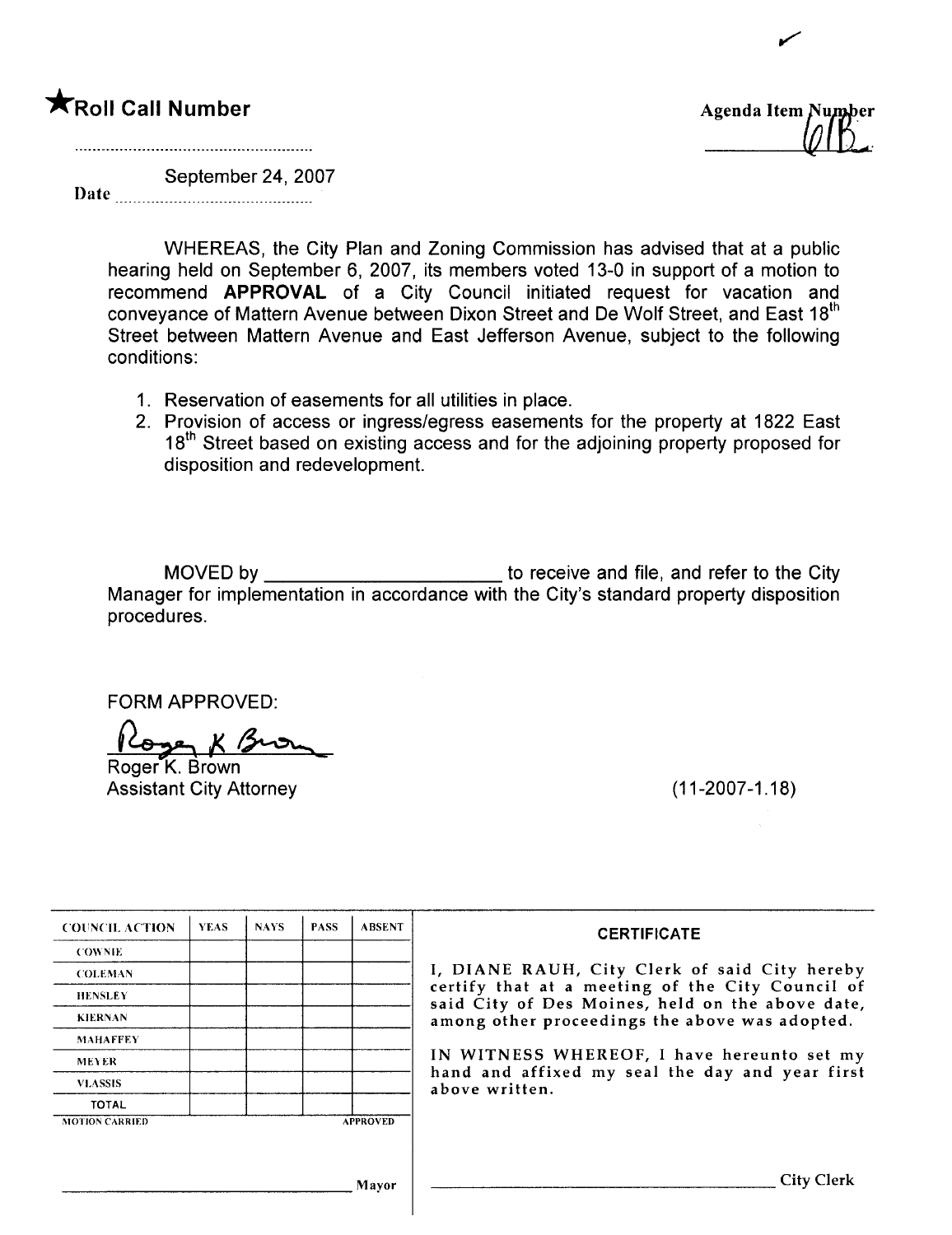Honorable Mayor and City Council City of Des Moines, Iowa

Members:

Communication from the City Plan and Zoning Commission advising that at their meeting held September 6,2007, the following action was taken:

 $\psi \nu$ 

#### COMMISSION RECOMMENDATION:

After public hearing, the members voted 13-0 as follows:

| Commission Action:     | Yes | Nays | Pass | Absent |
|------------------------|-----|------|------|--------|
| Leisha Barcus          | х   |      |      |        |
| David Cupp             | Χ   |      |      |        |
| <b>Shirley Daniels</b> | Χ   |      |      |        |
| Dann Flaherty          |     |      |      | X      |
| <b>Bruce Heilman</b>   | X   |      |      |        |
| Jeffrey Johannsen      | Χ   |      |      |        |
| Greg Jones             | Х   |      |      |        |
| <b>Frances Koontz</b>  | Χ   |      |      |        |
| Kaye Lozier            | Х   |      |      |        |
| <b>Jim Martin</b>      | Х   |      |      |        |
| <b>Brian Millard</b>   | Χ   |      |      |        |
| <b>Mike Simonson</b>   | Χ   |      |      |        |
| <b>Kent Sovern</b>     | Χ   |      |      |        |
| <b>Tim Urban</b>       |     |      |      | X      |
| Marc Wallace           | х   |      |      |        |

APPROVAL of a City Council initiated request for vacation and conveyance of Mattern Avenue between Dixon Street and De Wolf Street, and East 18<sup>th</sup> Street between Mattern Avenue and East Jefferson Avenue, subject to the following conditions: (11-2007 -1.18)

- 1. Reservation of easements for all utilities in place.
- 2. Provision of access or ingress/egress easements for the property at 1822 East 18<sup>th</sup> Street based on existing access and for the adjoining property proposed for disposition and redevelopment.

Written Responses

1 In Favor o In Opposition



ALL-AMERICA CITY 1949,1976,1981 2003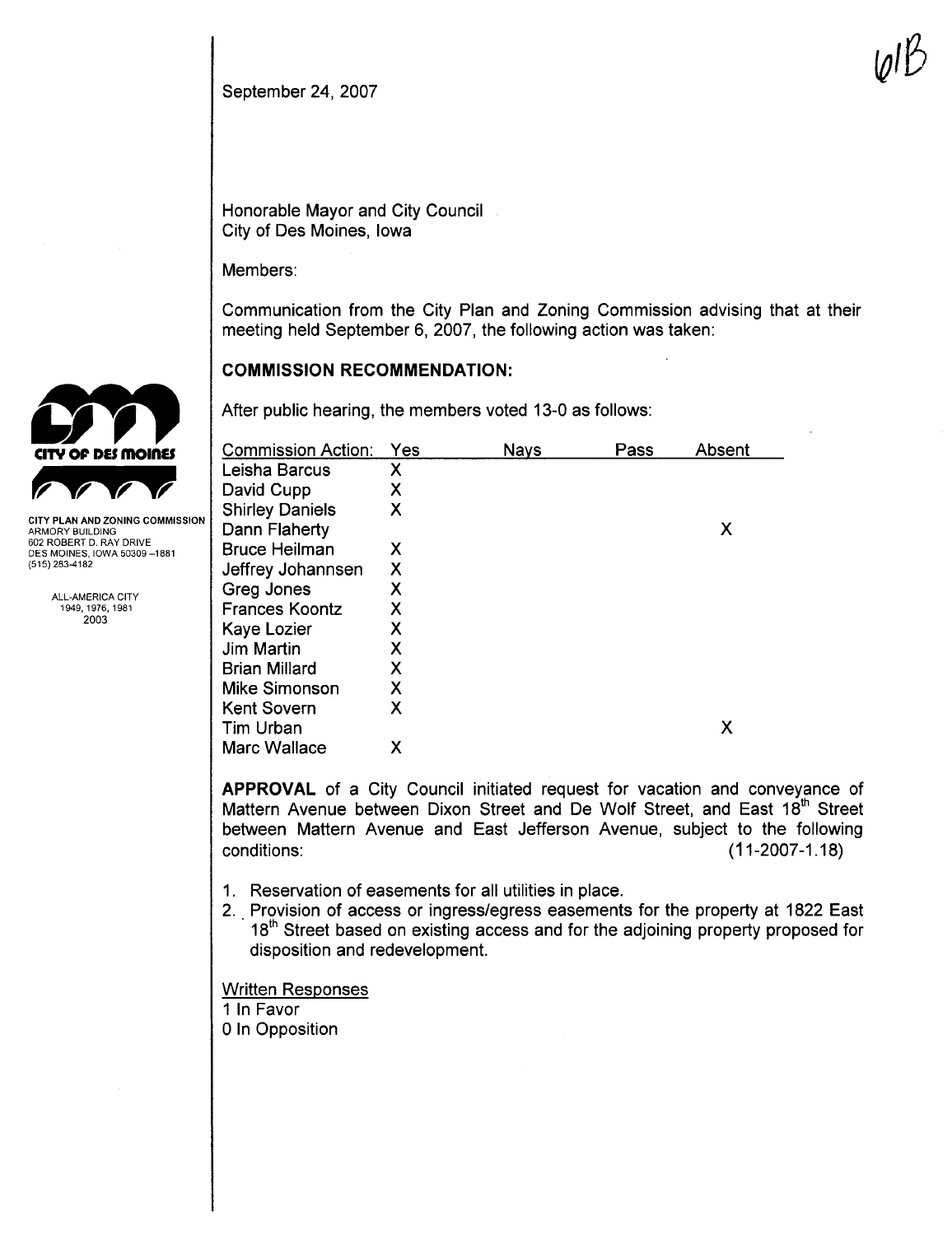# $U^{\mathcal{U}}$

#### STAFF RECOMMENDATION AND BASIS FOR APPROVAL

Staff recommends approval of the initiated vacation and conveyance subject to the following:

- 1. Reservation of easements for all utilities in place.
- 2. Provision of access or ingress/egress easements for the property at 1822 East 18<sup>th</sup> Street based on existing access and for the adjoining property proposed for disposition and redevelopment.

#### STAFF REPORT

- 1. Purpose of Request: On August 6, 2007 the City Council initiated the requested vacation as part of a development agreement and disposition of City land for redevelopment in the Guthrie Avenue Business Park Urban Renewal Area.
- 2. Size of Site: 1.29 acres (56,100 square feet) of right-of-way requested for vacation.
- 3. Existing Zoning (site): "M-1" Light Industrial District and "GGP" Gambling Games Prohibition Overlay District.
- 4. Existing Land Use (site): Undeveloped street right-of-way.
- 5. Adjacent Land Use and Zoning:
	- North "M-1", Use is Archival Products warehouse and distribution.
	- South "M-1", Uses are Holm's Radiator Service and Smitty's Auto Parts/salvage vard.
	- **East** "M-1", Use is vacant land.
	- West "M-1", Uses are Dickman Supply building materials warehouse and distribution, and vacant Ruan Transportation service garage.
- 6. General Neighborhood/Area Land Uses: The subject property is part of the Guthrie Avenue Business Park light industrial complex within the northeast quadrant of the City along Guthrie Avenue west of Interstate 235.
- 7. Applicable Recognized Neighborhood(s): N/A.
- 8. Relevant Zoning History: N/A
- 9. 2020 Community Character Land Use Plan Designation: General Industrial.
- 10. Applicable Regulations: The Commission reviews all proposals to vacate land dedicated for a specific public purpose, such as for streets and parks, to determine whether the land is still needed for such purpose or may be released (vacated) for other use. The recommendation of the Commission is forwarded to the City CounciL.

#### II. ADDITIONAL APPLICABLE INFORMATION

1. Utilities: There are currently an 8" public water main, overhead electrical lines, buried gas main and a public sanitary sewer within East  $18<sup>th</sup>$  Street. There are also an  $8<sup>n</sup>$  public water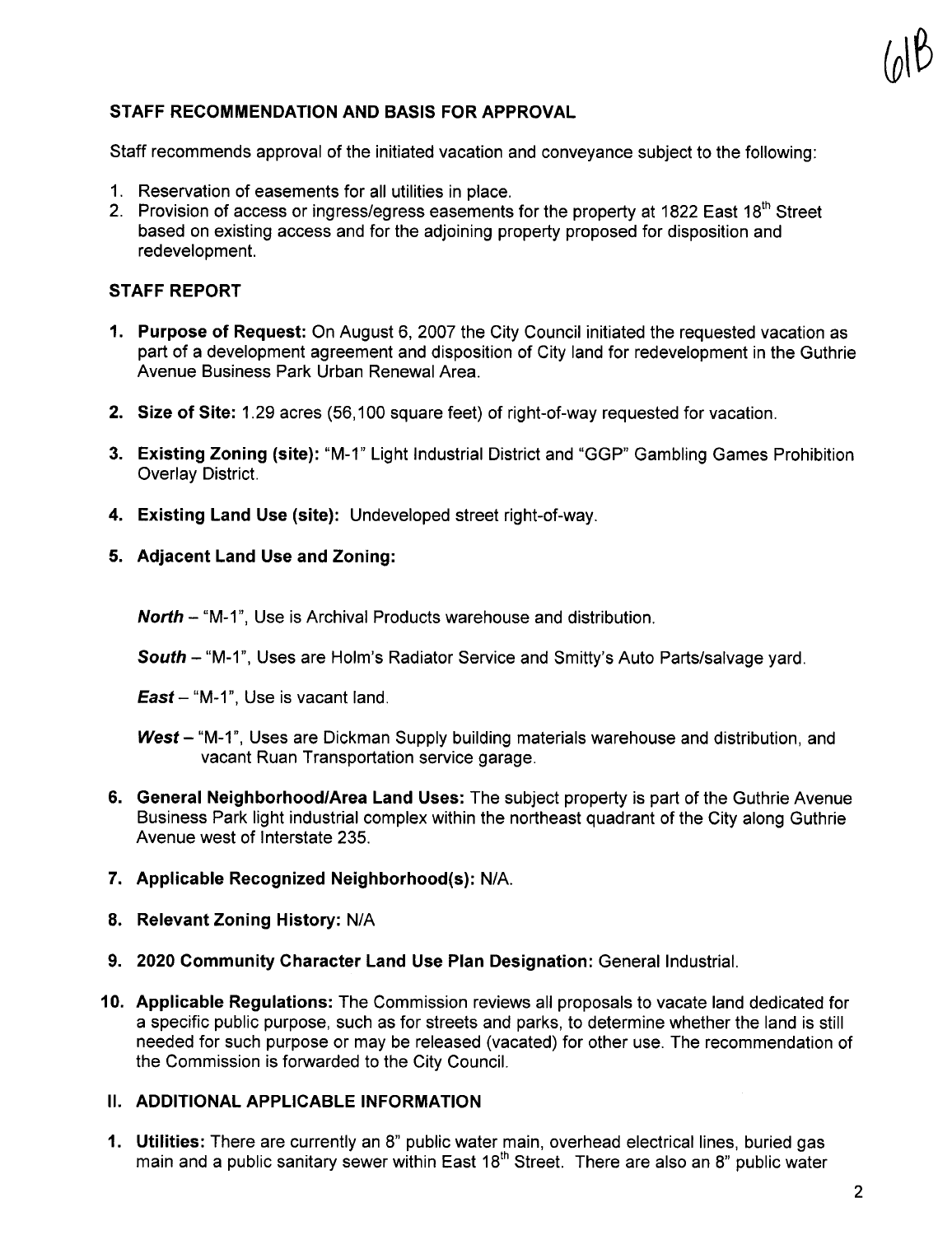$\emptyset^{\mathcal{V}}$ 

main, overhead utilities, buried gas main and buried Qwest telecommunications cable within Mattern Avenue. All utilities in place must have easements reserved to allow for access and maintenance unless the developer negotiates their abandonment or relocation.

2. Access or Parking: The subject right-of-way is intended to provide access to future redevelopment. There are currently secondary accesses used onto both East 18<sup>th</sup> Street and Mattern Avenue from the existing building materials company located at 1822 East 18<sup>th</sup> Street. Primary access to this property is from Dixon Street. In order to preserve the existing used access, staff recommends that access easements be reserved for both the property proposed for redevelopment and for the property at 1822 East 18<sup>th</sup> Street.

#### SUMMARY OF DISCUSSION

There was no discussion on this item.

Bruce Heilman: Moved for approval of the initiated vacation and conveyance subject to the following:

- 1. Reservation of easements for all utilities in place.
- 2. Provision of access or ingress/egress easements for the property at 1822 East 18<sup>th</sup> Street based on existing access and for the adjoining property proposed for disposition and redevelopment.

Motion passed 13-0.

Respectfully submitted,

m<br>1997<br>Michael Ludwig, AlcP

Planning Administrator

MGL:dfa

Attachment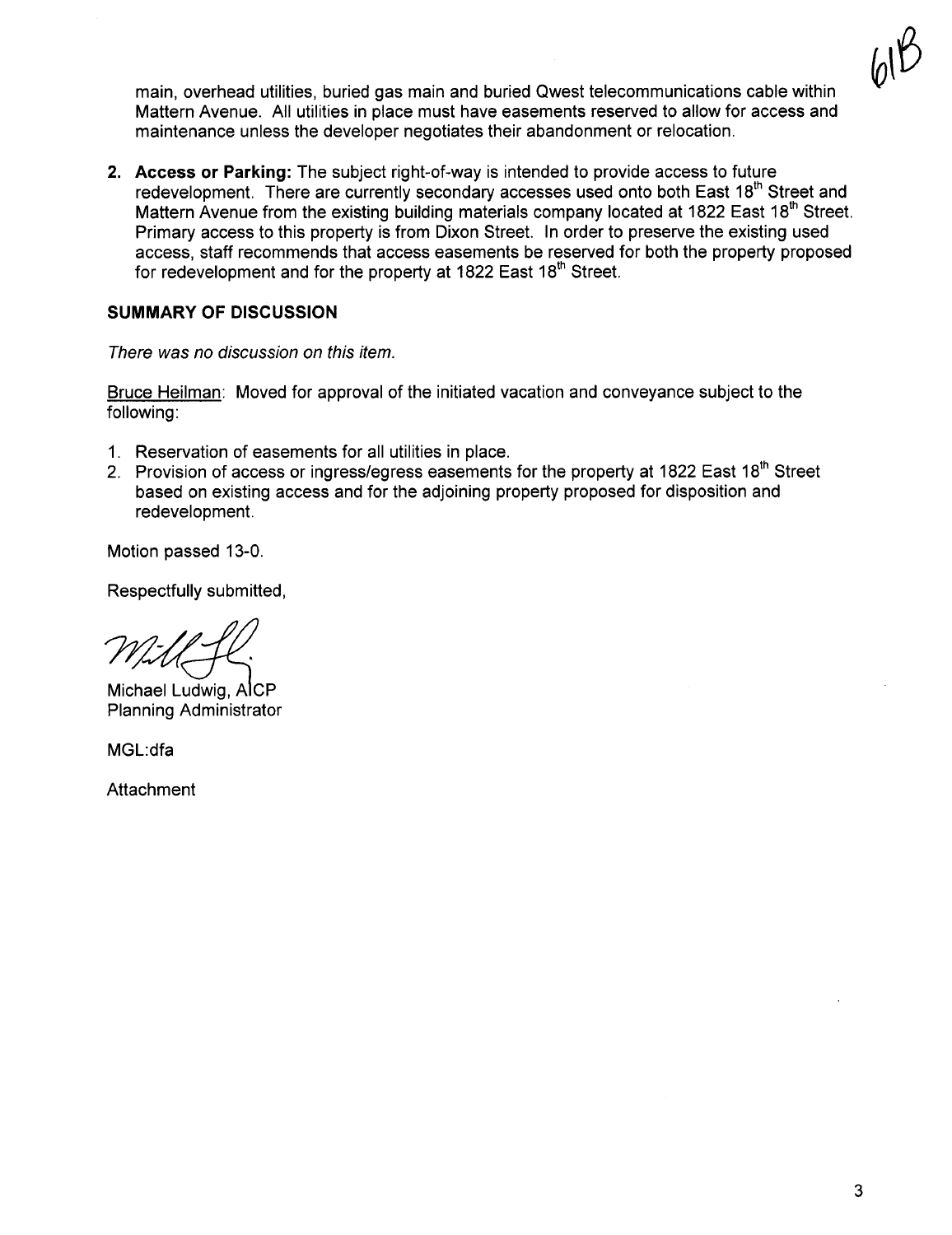| City Council initiated request for vacation and conveyance.  |                    |                                                                                                                                                                |                                                                      |                   |                                          |  |                     | File # |     |
|--------------------------------------------------------------|--------------------|----------------------------------------------------------------------------------------------------------------------------------------------------------------|----------------------------------------------------------------------|-------------------|------------------------------------------|--|---------------------|--------|-----|
|                                                              |                    |                                                                                                                                                                |                                                                      |                   |                                          |  | 11-2007-1.18        |        |     |
| <b>Description</b><br>of Action                              |                    | Vacate and convey Mattern Avenue between Dixon Street and De Wolf Street and East<br>18 <sup>th</sup> Street between Mattern Avenue and East Jefferson Avenue. |                                                                      |                   |                                          |  |                     |        |     |
| 2020 Community<br><b>Character Plan</b>                      |                    |                                                                                                                                                                | General Industrial.                                                  |                   |                                          |  |                     |        |     |
| Horizon 2025<br><b>Transportation Plan</b>                   |                    |                                                                                                                                                                | No Planned Improvements.                                             |                   |                                          |  |                     |        |     |
| <b>Current Zoning District</b>                               |                    |                                                                                                                                                                | "M-1" Light Industrial District and "M-2" Heavy Industrial District. |                   |                                          |  |                     |        |     |
| <b>Proposed Zoning District</b>                              |                    |                                                                                                                                                                | $N/A$ .                                                              |                   |                                          |  |                     |        |     |
| <b>Consent Card Responses</b><br>Inside Area<br>Outside Area |                    | In Favor                                                                                                                                                       |                                                                      | Not In Favor<br>o | Undetermined<br>0                        |  | % Opposition<br>N/A |        |     |
| <b>Plan and Zoning</b><br><b>Commission Action</b>           | Approval<br>Denial |                                                                                                                                                                |                                                                      | $13-0$            | Required 6/7 Vote of<br>the City Council |  | Yes<br>No           |        | N/A |

### City Council Initiated - E $18\mathrm{th}$  Street & E Mattern Avenue



11-2007-1.18

613

 $\hat{\mathcal{A}}$